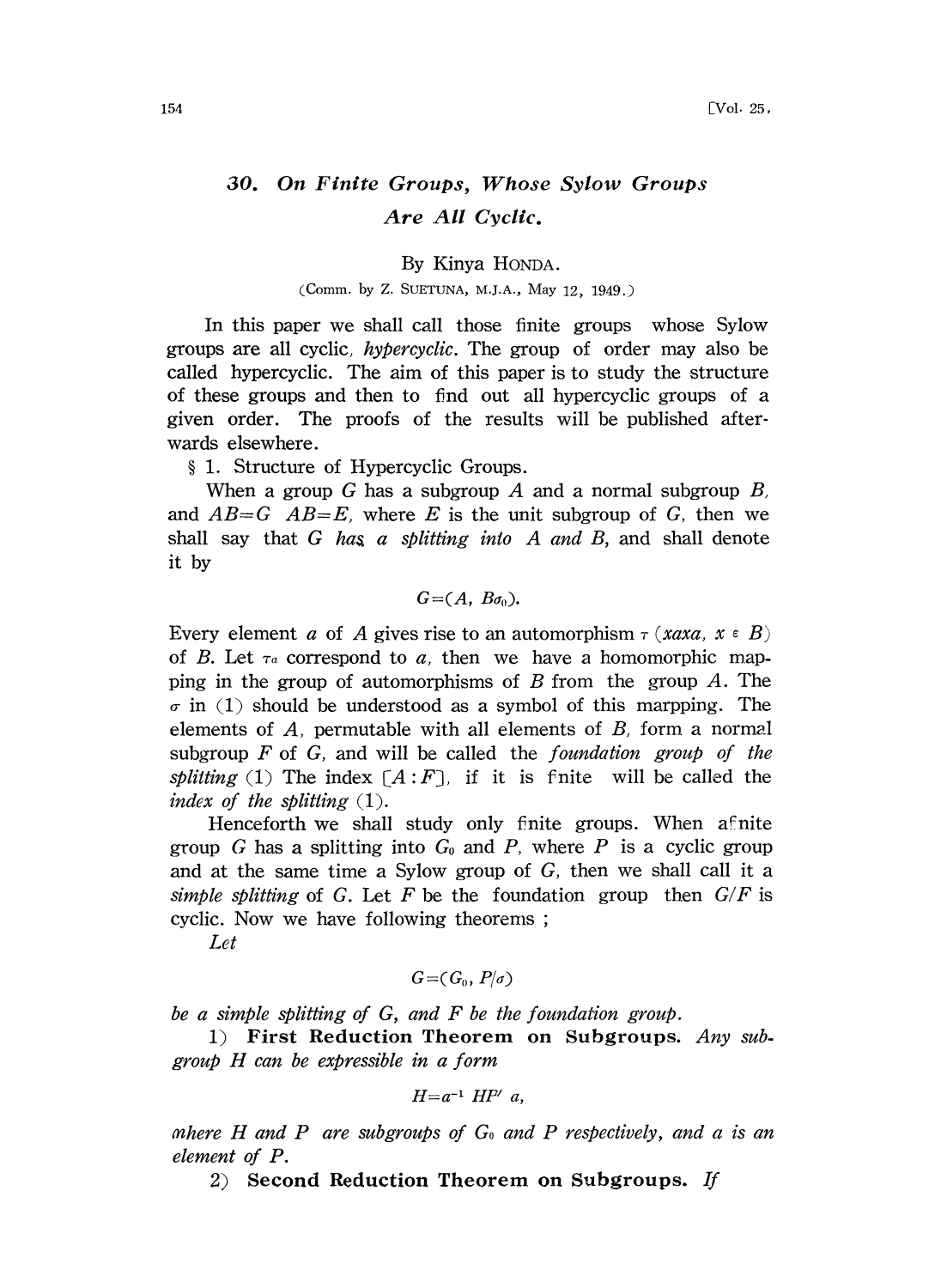No. 5.] On Finite Gpoups, Whose Sylow Groups Are All Cyclic. 155

(2) 
$$
a'H'P'a' \geq a''^{-1}H''P''a''
$$

where  $a'$  and  $a''$  are elements of  $P$ , and  $H'$ ,  $H''$  are subgroups of  $G_e$ , and P', P'' are subgroups of P, then

$$
H_0'\geq H_0''\,,\quad P'\geq P'\,,
$$

and in case of H" F

$$
a' a''^{-1} \varepsilon P',
$$

and conversely from these three conditions we obtain  $(2)$ .

3) If N is a normal subgroup of G, then N has a splitting

 $N=(N_0, P'/\sigma)$ ,

where  $N_0 = N \wedge G$ ,  $P' = N \wedge P$ , and in case of  $P' \neq P$ 

 $N_0 \leq F$ .

Conversely, let  $N_0$  and P' be normal subgroups of  $G_0$  and P respectively. Then  $N_0$  P' will be a normal subgroup of G, when either  $P' =$ P or  $N_0 \leq F$ .

4) Let  $H_0$  and P' be subgroups of  $G_0$  and P respectively. Then, in cose of  $H_0 \leq F$ 

$$
N_G(H_0P')=N_{G_0}(H_0)\cdot P,
$$

and in another case

$$
N_G(H_0P')=N_{G_0}(H_0)\cdot P,
$$

5) Reduction Theorem on Commutator Groups. Let C and  $C_0$  be the commutator groups of G and  $G_0$  repectively. Then, in case of  $G=G_0\times P$ ,

 $C = C_0$ 

and in another case

$$
C\!=\!C_0\!\times\!P.
$$

Now we shall study the structure of hypercyclic groups. And subgroup of a hypercyclic group is hypercdclic, and any group that is homomorphic to <sup>a</sup> hypercyclic one, is also hypercyclic. Let G be hypercyclic  $H$  be a subgroup of  $G$ , and  $N$  be a normal subgroup of G, then  $[H \mid N] = [H] \vee [N]^{\alpha}$  and  $[H \mid N] = [H] \wedge [N]^{\alpha}$ . Consequently, if G has a normal subgroup of order  $m$ , there is no more subgroup of order m other than N. If N' is a normal subgroup of  $N$ , which is a normal subgroup of  $G$ , then  $N'$  is a normal one of G.

When there exist two systems of subgroups of a group G

$$
A_1, A_2, \ldots, A_{r-1}, A_r
$$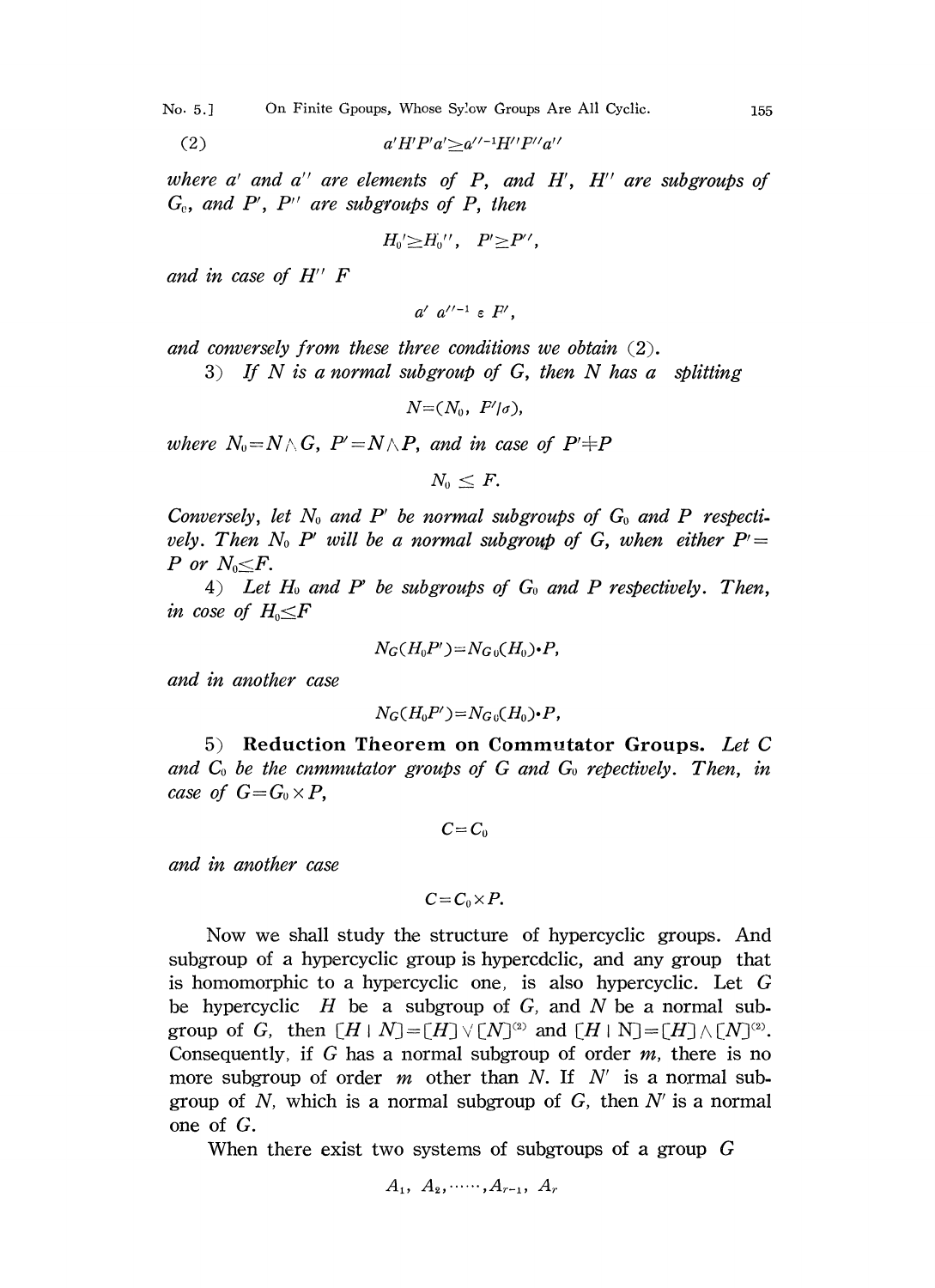$G_2, G_3, \cdots, G_{r-1}, G_r \parallel G_r$ 

and

$$
G_2=(A_1,A_2/\sigma_1), G_3=(G_2,A_3/\sigma_2), \cdots, G_r=(G_{r-1},A_r/\sigma_{r-1}),
$$

then we say that G has a successive splitting into  $A_1, A_2, \dots, A_r$ , and shall denote it by

(3) 
$$
G = (A_1, A_2, \dots, A_n | \sigma_1, \sigma_2, \dots, \sigma_{n-1}).
$$

Let the index of the splitting  $G_{i+1}=(G_i, A_{i+1}/\sigma_i)$  be  $f_i$  (i=1,2, .....  $r-1$ , then we shall call the system of numbers  $f_1, f_2, \dots, f_{r-1}$  the system of indices of the splitting  $(3)$ 

The systematic study on hypercyclic groups is based upon the following

First Splitting Theorem. Let the factorization into primepowers of the order n of a hypercyclic group G be  $n = P_1^{e_1} P_2^{e_2} \cdots P_r^{e_r}$ , where  $p_j$   $p_i-1$   $(1 \leq i < j \leq r)$ . Then there exists a successive splitting

(4) 
$$
G = (P_1, P_2, \cdots, P_r | \sigma_1, \sigma_2, \cdots, \sigma_{r-1}),
$$

where every  $P_i$  is a (properly taken) p-Sylow group of  $G$ .

If  $p_1 < p_2 < \cdots < p_r$ , of course  $p_j$   $p_i-1$  ( $1 \leq i < j \leq r$ ). In this particular case the splitting  $(4)$  will be called the *fundawental splitting* of G.

From this theorem and the reduction theorem on commutator groups we can easily obtain the

Second Splitting Theorem. Every hypercylic group G has a splitting

$$
G = (H, N/\sigma),
$$

where H, N are cyclic, and  $[H] \wedge [N]=1$ . One can take the commutator grnup of G as this group N. Couversely such <sup>a</sup> group is, of coures, hypercyclic.

This theorem is equivalent to the theorem of H. Zassenhaus.<sup>(5)</sup>

From the first reduction theorem on subgroups and the first splitting theorem we can obtain the somewhat interesting

Conjugateness Theorem. Let  $H_1$  and  $H_2$  be sudgroups of a hypecrcycic group G, and  $[H_1]$  be a multiple of  $[H_2]$  Then there exists an element x in G such that  $x^{-1}H_1x \geq H_2$  Consequently two sudgroups of the same order are conjugate in G.

2. L-Similar Classes of Hypercyclic Groups.

We will attempt to solve the problem of finding out all hypercyclic groups of a given order.

The lattice, which is formed by all subgroups of a group  $G$ , will be denoted by  $L(G)$ . Two finite groups G and G of the same order will be called L-similar, and will be denoted by  $G \sim G$ , when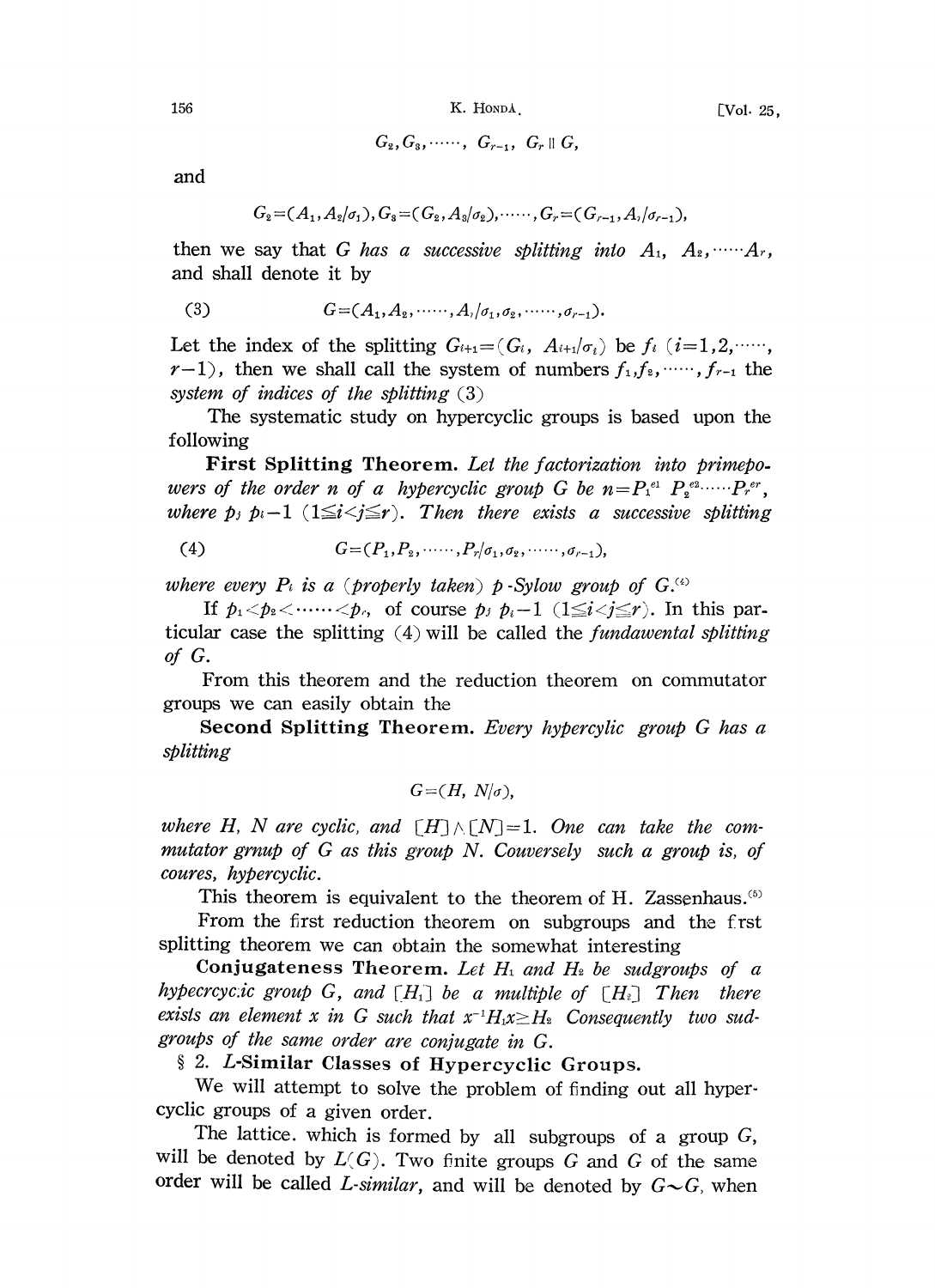there exists a lattice isomorphic correspondence  $\sigma$  of  $L(G)$  and L  $(G)$  with the following properties:

- 1) If  $H \rightarrow H$  ( $H \leq G$ ,  $H \leq G$ ) by  $\rho$ , then  $\lceil H \rceil = \lceil H \rceil$ .
- 2) If  $H \leftarrow \rightarrow H$  ( $H \leq G$ ,  $H \leq G$ ) by  $\rho$ , then  $N_{\sigma}(H) \leftarrow \rightarrow N_{\sigma}(H)$ .

Two L-silimilar groups have almost same structures, but are not necessarily isomorphic.

L-Similarity Theorem. Let G and G be hypercyclic groups of the same order, and G have a successive splitting

 $G=(P_1,P_2, \ldots, P_r/\sigma_1,\sigma_2, \ldots, \sigma_{r-1}),$ 

where  $P_i$  is a p-Sylow group of  $G$   $(i=1,2, \ldots, r)$ , and the system of indices of this splitting be  $f_1 f_2, \dots, f_{i-1}$ . Then  $G \sim G$ , if and only if G has <sup>a</sup> successive splitting of <sup>a</sup> form

$$
G = (P_1, P_2, \cdots, P_r | \sigma_1, \sigma_2, \cdots, \sigma_{r-1}),
$$

where  $P_i$  is a p-Sylow group of  $G(i=1,2, \dots, r)$ , and the system of indices of this splitting is  $f_1, f_2, \cdots, f_{i-1}$ .

Corollary. Two hypercyclic groups of the same order are L-similar, if and only if the systems of indices of their fundumental aplittings coincide with each other.

We can now find out all  $L$ -similar classes of hypercyclic groups of a given order.

Let  $n$  be a given integer, and the factorization into primepowers of *n* be  $n = p_1^{e_1} p_2^{e_2} p_r^{e_r}$ , where  $p_i p_i-1$  ( $1 \le i < j \le r$ ) Then, by the first splitting theorem any hypercyclic group of order  $n$  has a splitting

 $G = (P_1, P_2, \ldots, P_r | \sigma_1, \sigma_2, \ldots, \sigma_{r-1}),$ 

where  $P$  is a  $p$ -Sylow group. Let the system of indices of this splitting be  $f_1, f_2, \dots, f_{r-1}$ . If we fix the permutation  $p_1, p_2, \dots, p_r$ , then the system  $f_1, f_2, \dots, f_{r-1}$  is uniquely determined by the group G. Therefore, by the  $L$ -similarity theorem, we can express the  $L$ similar class, in which G belongs, by a symbol  $(f_1, f_2, \dots, f_{r-1})$ . Let  $g_1=p_1^{e_1}\wedge (p_2-1)$ ,  $g_2=p_1^{e_1}p_2^{e_2}\wedge (p_3-1)$ ,  $\cdots\cdots$ ,  $g_{r-1}=p_1^{e_1}p_2^{e_2}\cdots\cdots p_{r-1}^{er-1}\wedge (p_r-1)$ 1), then of course

1)  $f_i|g_j \cdot (i=1,2, \ldots, r-1)$ 

2) If 
$$
f_k \neq I
$$
, then  $p_{k+1} f_j$ ,  $(j=1,2, \dots, r-1)$ 

The latter can be obtained from the the reduction theorem on commutator groups. Conversely, for any system of  $r-1$  integers  $f_1, f_2, \dots, f_{r-1}$ , which fulfils the conditions 1) and 2), there exists a L-similar class of hypercyclic groups of order  $n$ , that is expressible by the symbol  $(f_1, f_2, \dots, f_{r-1})$ . Therefore, the problem of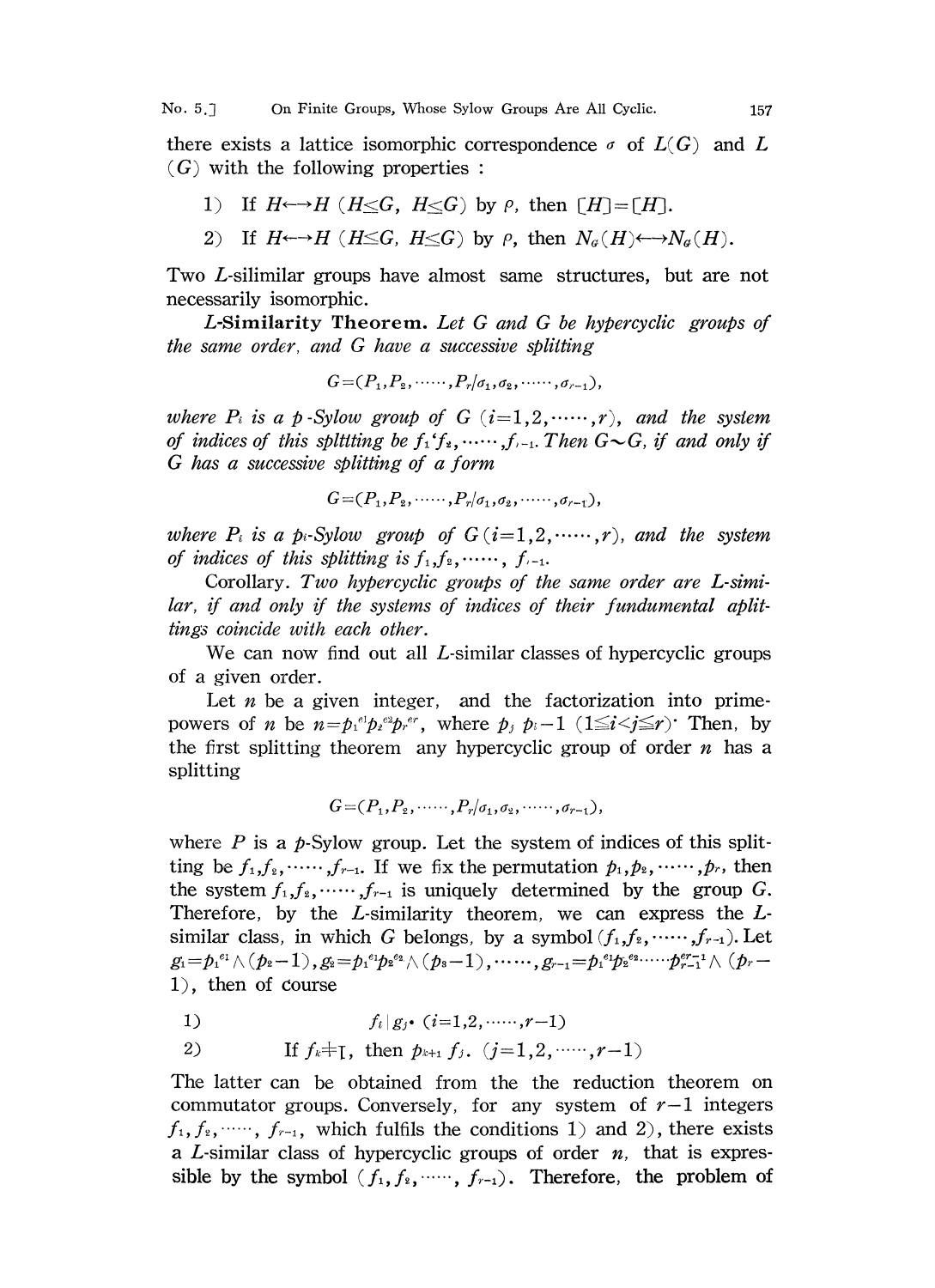finding out all L-similar classes has, in a sense, been solved.

Finally, we will find out all (not isomorphic to each other) hypercyclic groups in a given L-similar class.

Let  $G\sim G$ , and a p-Sylow group P of G be a normal subgroup of G, then G has a simple  $G=(G_0, P/\sigma)$  and G has a simple splitting  $G_0 = (G_0, P/\sigma)$ , where P is the p-Sylow normal subgroup of G and  $G_0 \sim G_0$ ,  $P \cong P$ . If, in particular,  $G \cong G$ , then  $G_0 \cong G_0$ .

Now we take (fixed) hypercyclic group  $G_0$  and a (fixed)cyclic p-group P, where  $[G_0] \wedge [P]=1$ . Let the commutator group of  $G_0$ be  $C_0$ , then  $G_0/C_0$  is cyclic. Let the order of P be  $p^e(e\geq 1)$ , and we take a subgroup F of  $G_0$  such as  $F+G_0[G_0:F]\$   $p-1$ . In the group of automorphisms of P a subgroup of order  $[G_0: F]$  is uniquely determined, and is a cyclic one. Let it be generated by  $\tau$  and we fix this automorphism  $\tau$ . Now, if, for an element d of  $G_0$ , dF is a generating element of  $G_0/F$ , then d can determine a hypercyclic group  $(G_0, P/d, \tau)$  followingly:

1)  $(G_0, P/d, \tau)$  is a set of  $(a, b)$ .  $(b \in P)$ 

2) The product of any two elements  $(a_1, b_1)$  and  $(a_2, b_2)$  is defined by

$$
(a_1, b_1)(d^i a_2, b_2)=(a_1d^i a_2, b_1^{\tau} b_2). (a_2 \in F)
$$

We shall call the centraliser of the commutator group of <sup>a</sup> (hypercyclic) group  $G$  the *ramification kernel* of  $G$ .

Ramification Theorem. We have

$$
(G_0, P/d_1, \tau) \cong (G_0, \; p/d_2, \; \tau),
$$

if and only if

 $d_1 d_2^{-1} \in R_0$  F,

where  $R_0$  is the ramification kernel of  $G_0$ .

Therefore, the problem of finding out all (not isomorphic to eachother) hypercyclic groups of a given order has in a sense, been solved.

On ramification kernels we have following

Reduction Theorem on Ramification Kernels, Let  $G=$  $(G_0, P/\sigma)$  be a simple splitting of a finite group G, and F be its foundation group, and  $R$ ,  $R_0$  be ramification kernels of  $G$ ,  $G_0$  respectively. Then we have

$$
R = (R_0 - F) \times P.
$$

From this theorem we can easily obtain the

Enumeration Theorem. The number of all (not isomorphic to each other) hypercylic groups in am L-similar class  $(f_1, f_2, \dots, f_{r-1})$